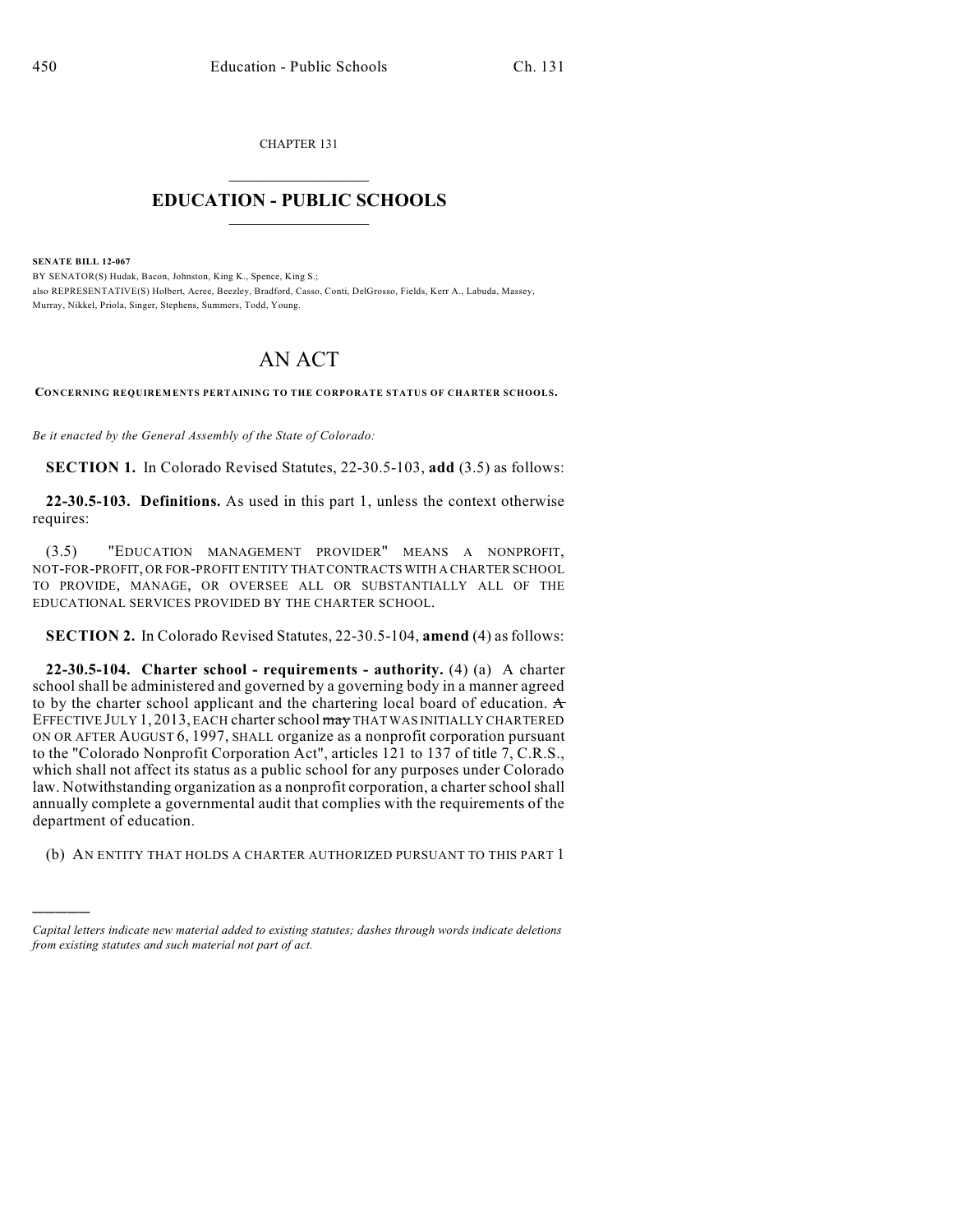MAY CHOOSE TO CONTRACT WITH AN EDUCATION MANAGEMENT PROVIDER, WHICH EDUCATION MANAGEMENT PROVIDER MAY BE A FOR-PROFIT, A NONPROFIT, OR A NOT-FOR-PROFIT ENTITY, SO LONG AS THE CHARTER SCHOOL MAINTAINS A GOVERNING BOARD THAT IS INDEPENDENT OF THE EDUCATION MANAGEMENT PROVIDER.

**SECTION 3.** In Colorado Revised Statutes, 22-30.5-105, **amend** (1) as follows:

**22-30.5-105. Charter schools - contract contents - regulations.** (1) (a) An approved charter application shallserve as the basis for a contract between a charter school and the chartering local board of education.

(b) A LOCAL BOARD OF EDUCATION MAY APPROVE A CHARTER SCHOOL APPLICATION SUBMITTED BY A NONPROFIT ENTITY AND ENTER INTO A CHARTER CONTRACT DIRECTLY WITH THE NONPROFIT ENTITY TO OPERATE A CHARTER SCHOOL. A LOCAL BOARD OF EDUCATION SHALL NOT APPROVE A CHARTER SCHOOL APPLICATION THAT IS SUBMITTED BY A FOR-PROFIT ENTITY OR THAT IDENTIFIES A FOR-PROFIT ENTITY AS ONE OF THE CHARTER APPLICANTS, AND THE LOCAL BOARD OF EDUCATION SHALL NOT ENTER INTO A CHARTER CONTRACT DIRECTLY WITH A FOR-PROFIT ENTITY TO OPERATE A CHARTER SCHOOL.

**SECTION 4.** In Colorado Revised Statutes, 22-30.5-110, **add** (7) as follows:

**22-30.5-110. Charter schools - term - renewal of charter - grounds for nonrenewal or revocation.** (7) NOTWITHSTANDING ANY PROVISION OF THIS SECTION TO THE CONTRARY, ON AND AFTER SEPTEMBER 1, 2012, A LOCAL BOARD OF EDUCATION SHALL NOT RENEW A CHARTER THAT IS HELD BY A FOR-PROFIT ENTITY EITHER SOLELY OR IN COOPERATION WITH OTHER ENTITIES.

**SECTION 5.** In Colorado Revised Statutes, 22-30.5-502, **add** (4.5) as follows:

**22-30.5-502. Definitions.** As used in this part 5, unless the context otherwise requires:

(4.5) "EDUCATION MANAGEMENT PROVIDER" MEANS A NONPROFIT, NOT-FOR-PROFIT, OR FOR-PROFIT ENTITY THAT CONTRACTS WITH AN INSTITUTE CHARTER SCHOOL TO PROVIDE, MANAGE, OR OVERSEE ALL OR SUBSTANTIALLY ALL OF THE EDUCATIONAL SERVICES PROVIDED BY THE INSTITUTE CHARTER SCHOOL.

**SECTION 6.** In Colorado Revised Statutes, 22-30.5-507, **amend** (4) as follows:

**22-30.5-507. Institute charter school - requirements - authority.** (4) (a) An institute charter school shall be administered and governed by a governing body in a manner agreed to and set forth in the charter contract. An EFFECTIVE JULY 1, 2013, EACH institute charter school may SHALL organize as a nonprofit corporation pursuant to the "Colorado Revised Nonprofit Corporation Act", articles 121 to 137 of title 7, C.R.S., which shall not affect its status as a public school for any purposes under Colorado law.

(b) AN ENTITY THAT HOLDS A CHARTER AUTHORIZED PURSUANT TO THIS PART 5 MAY CHOOSE TO CONTRACT WITH AN EDUCATION MANAGEMENT PROVIDER, WHICH